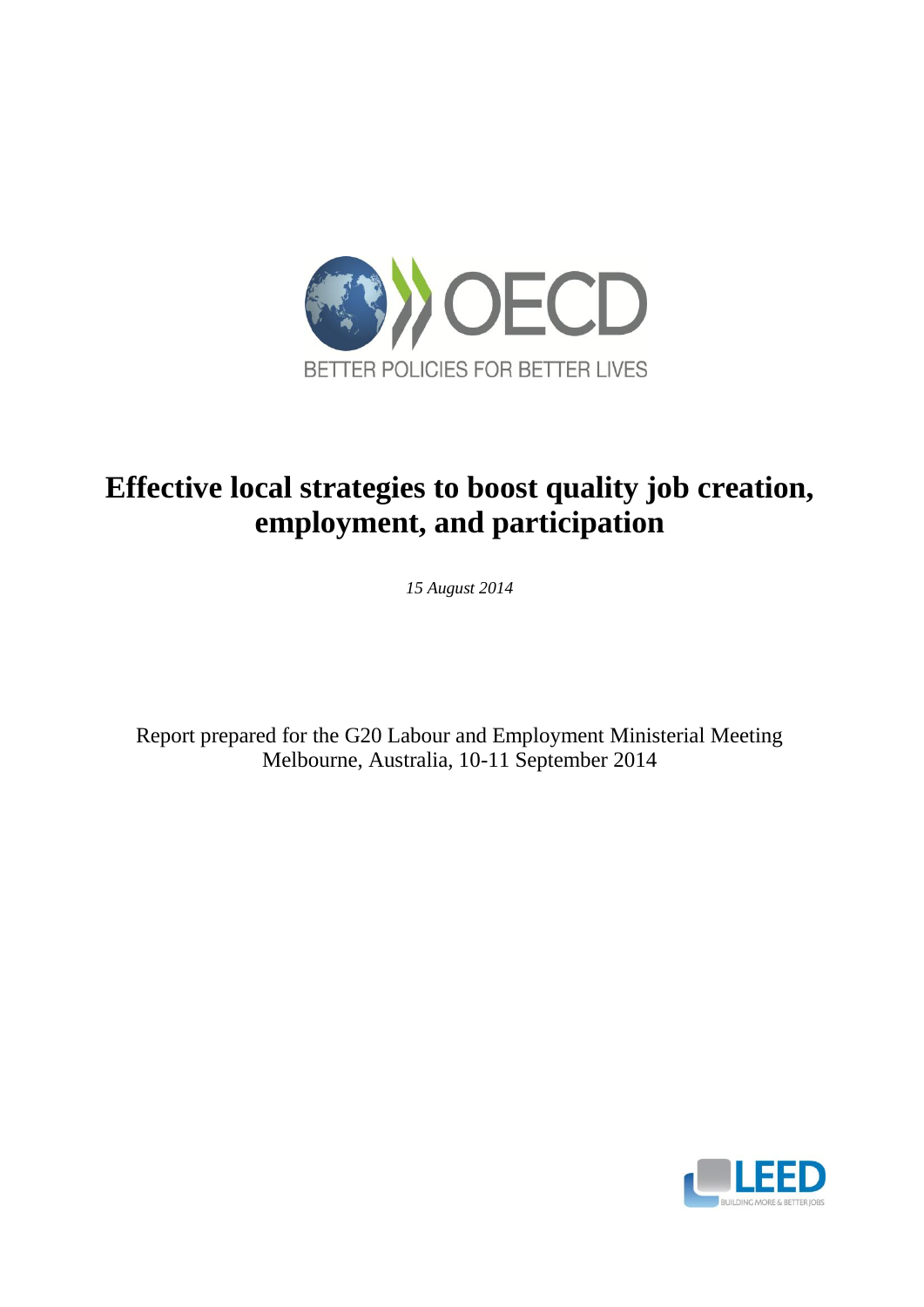# **TABLE OF CONTENTS**

| EFFECTIVE LOCAL STRATEGIES TO BOOST QUALITY JOB CREATION, EMPLOYMENT AND PARTICIPATION3 |  |
|-----------------------------------------------------------------------------------------|--|
|                                                                                         |  |
| As barriers to employment become more complex, a horizontal approach is often needed4   |  |
|                                                                                         |  |
|                                                                                         |  |

# **Boxes**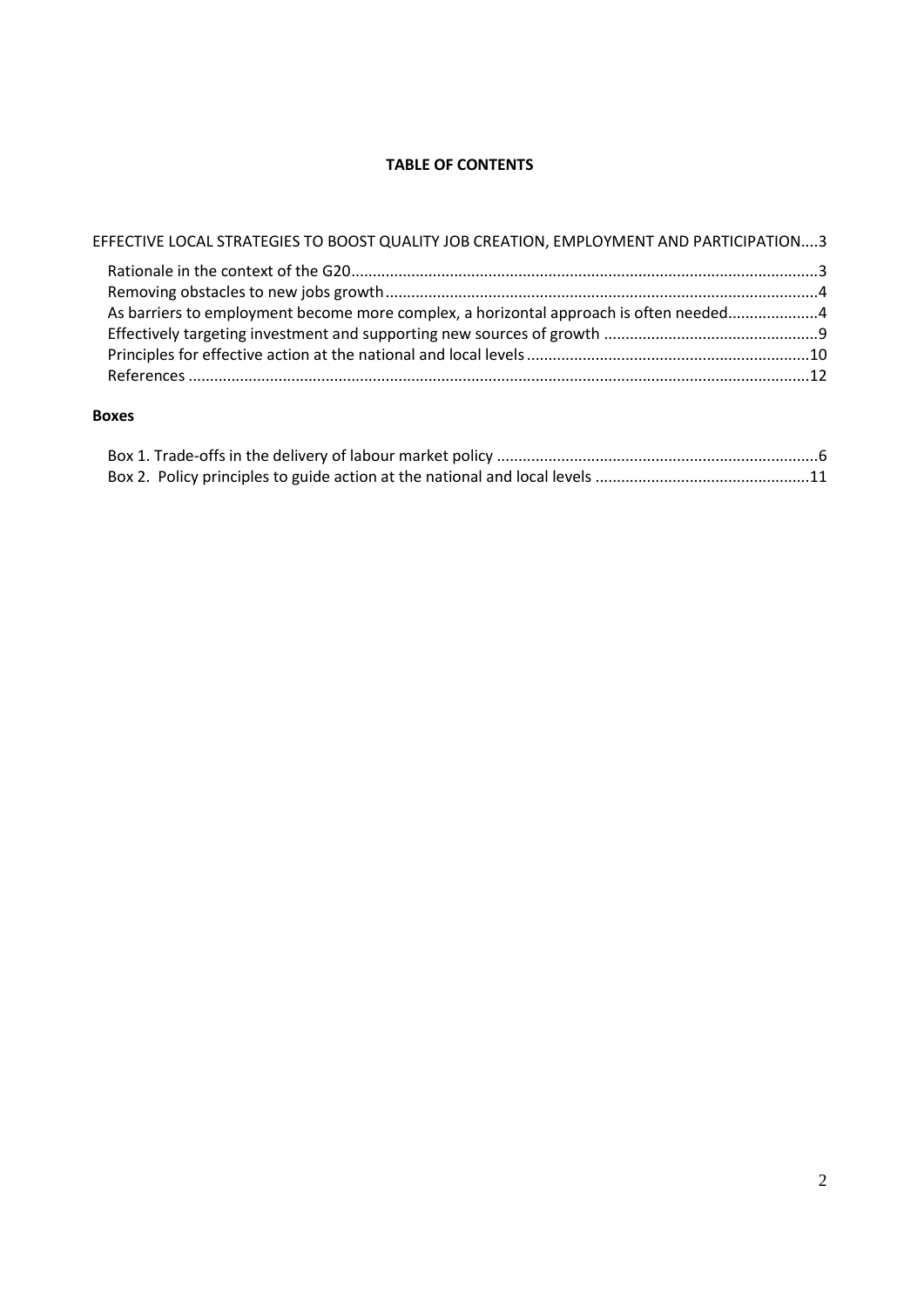# <span id="page-2-0"></span>**Effective local strategies to boost quality job creation, employment and participation<sup>1</sup>**

# <span id="page-2-1"></span>**Rationale in the context of the G20**

 **In their September 2013 declaration, G20 leaders agreed that creating more and better quality jobs should be at the heart of government policies in the recovery, not only to create growth, but to reduce poverty and increase social cohesion.** G20 leaders also agreed on the importance of better integrating and coordinating policies to restore public confidence in the global economy. These concerns remain today as the global economy continues to recover at a moderate pace (OECD 2013a). Growth prospects are strongest in the emerging economies; however they are weaker than past projections. There is also a worrisome slowdown in world trade growth, in foreign direct investment flows and in fixed investment.

 Unemployment remains stubbornly high, particularly in Europe. At the same time, those who are in work are increasingly at risk of low incomes, job instability and poor career prospects (OECD 2013b). **In emerging economies, informal employment remains an important issue, with many people working long hours for low pay with limited social protection.** Certain groups of people have been more affected than others by the crisis, including youth, women, low-skilled people, single parents, people with disabilities, and older workers.

**Job creation can be stimulated through a stable macroeconomic framework, but also structural policies which encourage innovation, skills, and business development.** In order for new jobs to be created, businesses need access to skilled people, to business networks, to finance, and to space to start up and expand. Central governments manage a range of policies whose impact can reinforce each other and contribute to fulfilling economic potential, business expansion and social cohesion at the local level. Where national policies are sufficiently flexible and adjustable, local level actors can develop integrated approaches to growth, maximising employment opportunities, and helping to tackle inequalities and social exclusion in their communities.

<sup>&</sup>lt;sup>1</sup> This note was produced by the OECD (LEED Programme, in collaboration with the Directorate for Employment, Labour and Social Affairs) with inputs from the International Labour Organisation (ILO), the World Bank, and the World Association of Public Employment Services (WAPES). An earlier version of this report was reviewed by the G20 Taskforce of Employment in Sydney on 5- 6 February 2014. This version incorporates all comments received from G20 countries.

The Local Economic and Employment Development Programme is a division of the OECD focusing on the implementation and cross-cutting aspects of employment, skills and economic development policies. Its mission is to contribute to the creation of more and better quality jobs through more effective policy implementation, innovative practices, stronger capacities and integrated strategies at the local level.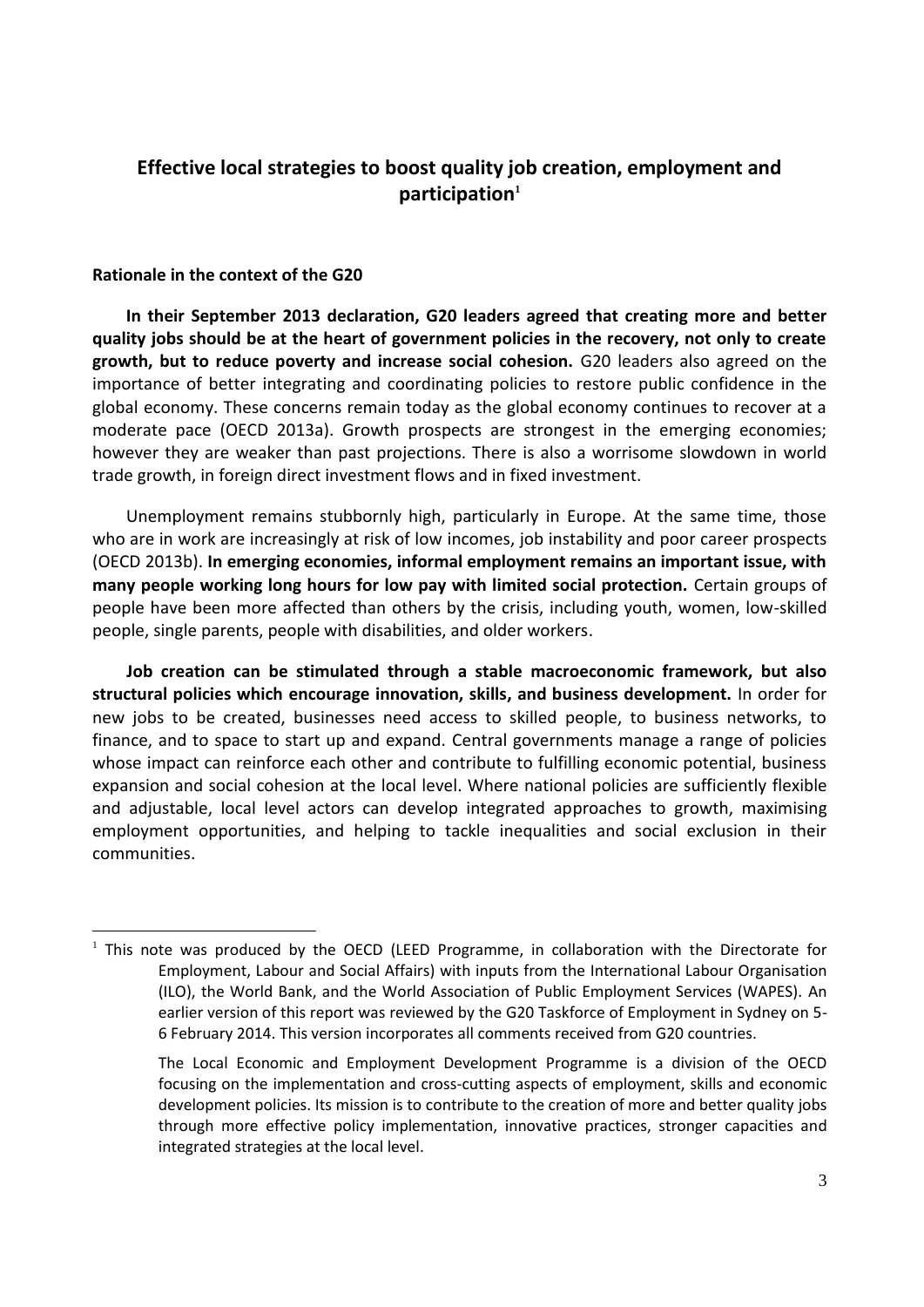#### <span id="page-3-0"></span>*Removing obstacles to new jobs growth*

**New jobs are created as industries expand and as new firms start up and grow. Net job creation is typically led by a small number of young firms**, as evidenced by both the OECD (2013c) and World Bank research on firms in Eastern Europe and Central Asia (Dávalos et al. 2014). While many businesses operate globally, new firms are strongly dependent on the local economic contexts in which they emerge, with most high growth firms developing in localities with high population density and high levels of tertiary education. Cities, in particular, have been described as vital 'cylinders in national economic growth engines' (OECD, 2013d) with the 275 OECD metropolitan areas accounting on average for more than half of OECD-wide growth between 2000-10 (OECD, 2013e). By hosting important concentrations of people and ideas in one place, cities enable knowledge sharing which is crucial to innovation (OECD, 2013f).

In general, more diverse local economies with complex supply chains and strong links to markets are particularly likely to support new job growth through import substitution and the development of new products and services. **Policy makers can support this process by helping to make available technology and capital, affordable premises, and start up financing, while promoting networking between firms.** The interdependence between firms at the local level means that interventions may be particularly effective when designed at the level of local value chains (ILO, 2007; Herr and Muzira, 2009). Policies which build capacity for broader sectors of society to engage in entrepreneurship may spur more inclusive job creation. The OECD and European Commission have identified the importance of providing entrepreneurial support to under-represented groups, pointing to a number of 'missing entrepreneurs' such as young people, older people, women, ethnic minorities and migrants, as well as people with disabilities (OECD 2013g).

**Flexible training, education and employment services are required to proactively respond to skills gaps that may act as barriers and obstacles to business growth and expansion.** The ILO/G20 Training Strategy calls for sector skills strategies with employers, workers, government and training providers working together to ensure the relevance of training, while the G20 Employment Task Force's report on Key Elements of Quality Apprenticeships (2012) highlights the importance of locally embedded apprenticeship strategies. Local level actions can spur employers to offer more in-work training and internships, particularly in firms that traditionally offer low levels of training such as SMEs (OECD, 2013h). In addition to building relevant technical skills, local policy makers need to ensure that individuals have the generic skills to be adaptable and innovative (Froy, Giguère and Meghnagi, 2011). School to work transitions for youth, and employment transitions over the lifecycle, can be facilitated by the development of clear local pathways between education and work (OECD, 2009, Hamilton, 2012).

#### <span id="page-3-1"></span>*As barriers to employment become more complex, a horizontal approach is often needed*

OECD indicators show **strong regional variation in unemployment rates in some G20 countries,** such as Italy, Spain and Turkey (see Figure 1). A disproportionately high percentage of a country's unemployment is typically found in a limited number of regions (OECD, 2013e). In 10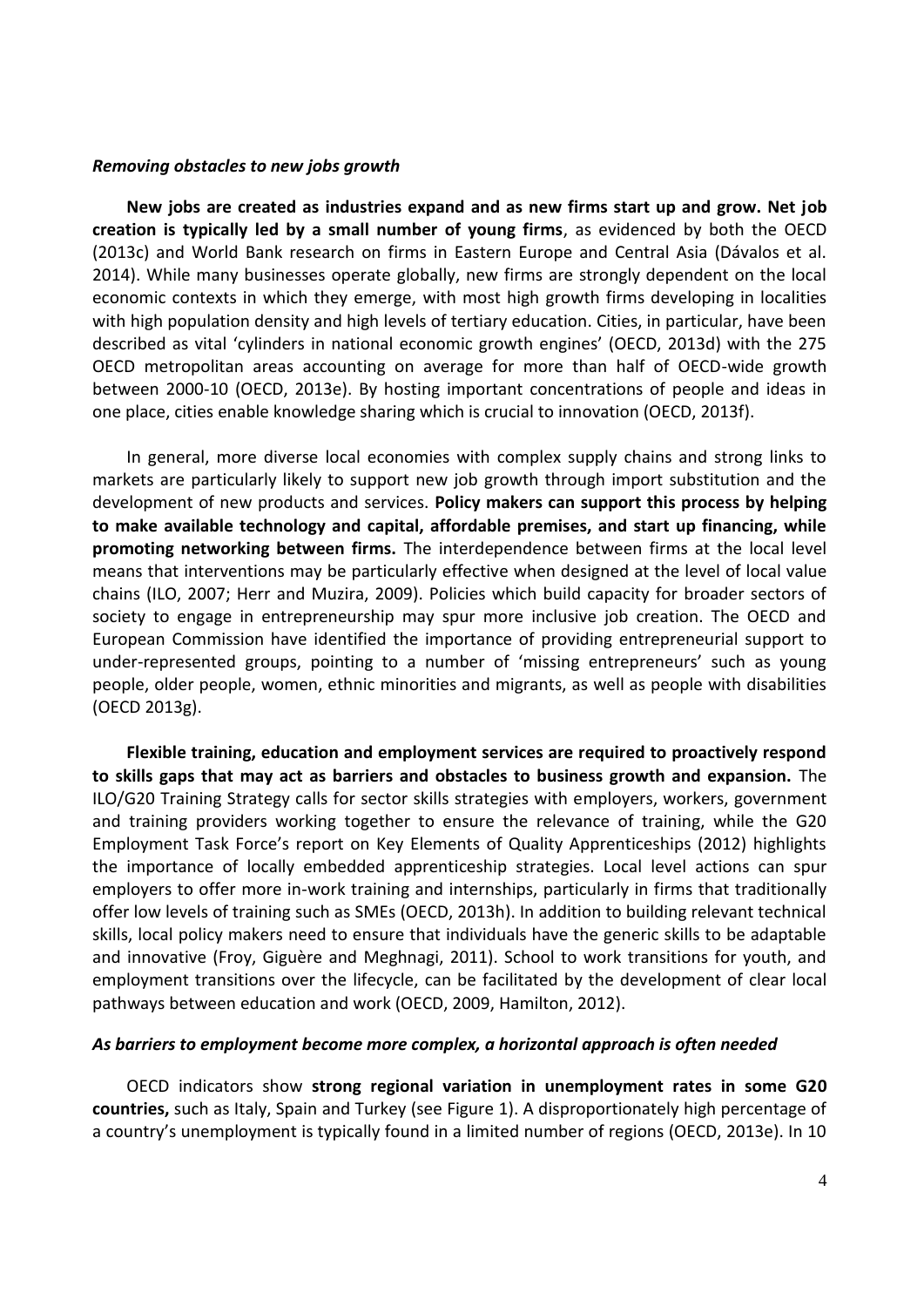OECD countries, more than 40% of the increase in unemployment over the past five years was concentrated in just one region.



**Figure 1. Regional variation in the unemployment rate for OECD, 2013**

Note: The OECD has classified two levels of geographic units: the higher level (Territorial level 2 [TL2]) consists of 362 larger regions while the lower level (TL3) is composed of 1 794 smaller regions. For Canada and Finland the data refers to 2012.

Source: OECD Regions at a Glance, 2013

**Youth unemployment has been a particular problem for many local economies** following the downturn. In many countries, regional disparities in youth unemployment have grown wider, with the youth unemployment rate now exceeding 40% in some regions in Italy, Mexico and Spain. While young people without skills and experience can find it hard to break into the labour market for the first time, other populations and communities can also experience important barriers to employment. Immediate barriers to work can include a lack of affordable childcare, poor transport links and complex welfare arrangements that make reconciling work and benefits difficult. In the longer term, living in areas which are isolated from the labour market, have high levels of drug and criminal activity, poor health outcomes can create structural impediments to growth.

**As barriers to employment become more complex, a horizontal approach is often needed**  to tackling them, involving employment service providers, vocational education and training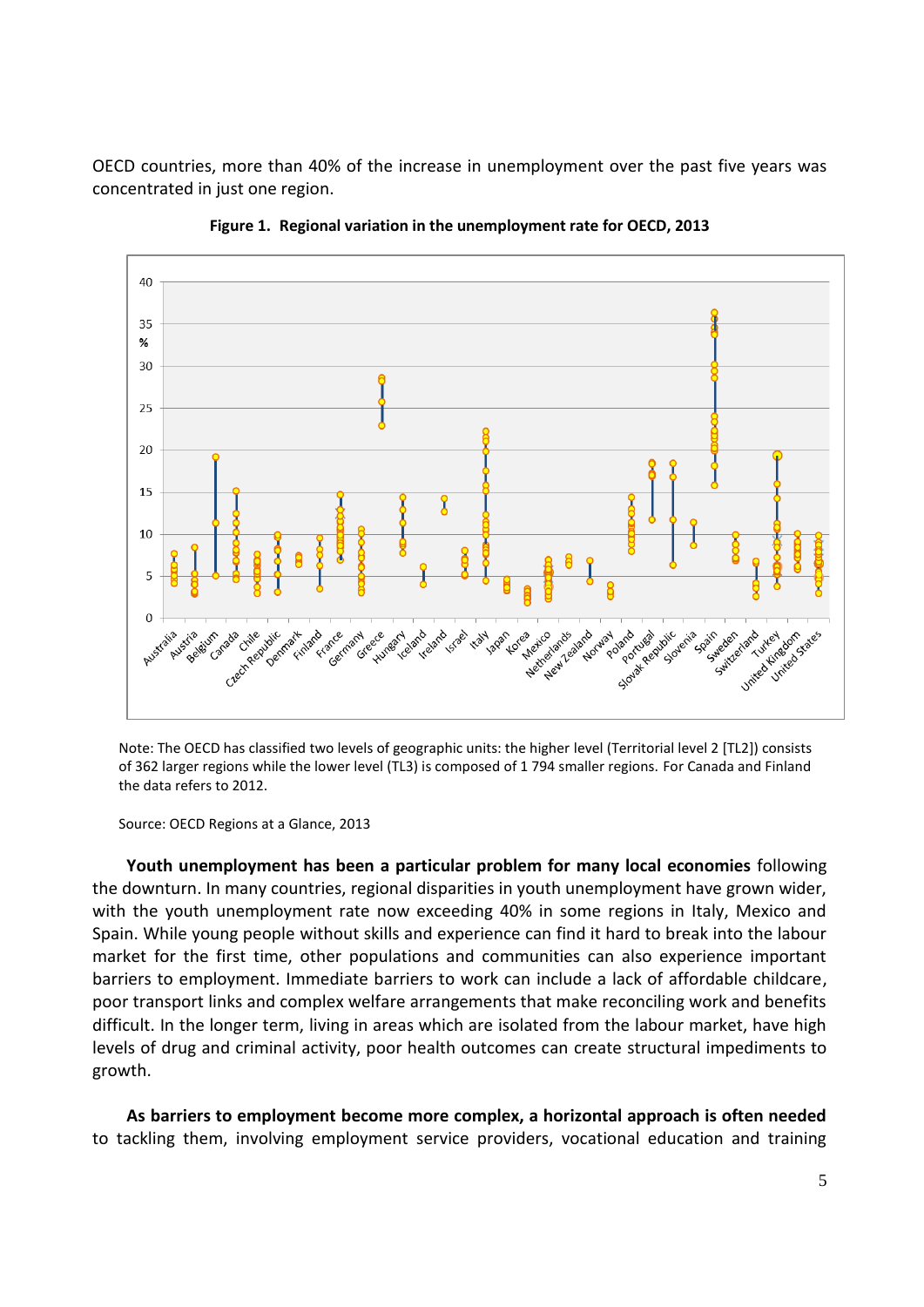institutions, economic development agencies and social welfare organisations. While in some local areas such partnership working focuses on specific groups, in other areas a decision is taken to focus on particular places, for example local areas experiencing high relative deprivation in cities. In many cases, good local data can act as a catalyst for action, stimulating people to work across policy silos to build concrete engagement around critical issues.

**Labour market policy plays a central role in supporting job creation, through ensuring that businesses can access people with the right skills to help them to start up and grow.** Policies to build employability and promote mobility are thus conducive to higher productivity and efficient matches between skills and opportunities. At the same time, the search for efficiency in the delivery of national policies and programmes can lead to a lack of attention to the negative effects that a "one size fits all" approach can have in certain regions. This can undermine productivity and slow down structural adjustment in the country as a whole (see Box 1 below).

#### **Box 1. Trade-offs in the delivery of labour market policy**

**Geographical mobility vs. economic resilience**: Governments promote labour mobility as this is one of the best ways to reduce skills mismatches at the national level. On a macroeconomic level, this is also a way to contain inflationary pressures. At the same time, mobility entails costs. There is a risk that skills are lost if they are not fully utilised in the workplace at destination (Froy, Giguère and Meghnagi et al, 2012) and there are costs involved in integrating workers into their new local labour market (particularly in the case of international migration) (OECD, 2006). There is also an opportunity cost related to the alternative use that could have been made of these skills in the local economy left behind. This is particularly the case when such local economies are attempting to move towards higher skilled methods of production and services, through raising product market strategies and re-orientating investments towards new sources of growth.

**Activation vs. dependence of employers**: Effective active labour market policies and strong activation programmes for the unemployed are essential in making the labour market more efficient. However, they may create dependence among local employers on quick fixes from the Public Employment Service (PES). The PES sometimes responds quickly to employer needs even if the quality of the jobs on offer is not particularly high and high turnover (hence low productivity) ensues. When jobs are vacant for a long time, or are repeatedly vacant, this may suggest that working conditions are poor and work organisation is deficient. Governments may be unintentionally reducing the capacity of the economy to become more productive and to structurally adjust by continuously helping businesses to fill poor quality jobs.

**Short term results vs. sustainable outcome**s: The PES is often under pressure to attain short-term objectives in terms of placement or training. While this may produce efficiency gains in the short term, in the longer term it may not be the best way of building a more adaptable and inclusive labour force. People are sometimes not matched with work which is commensurate with their skills, and which might offer a more sustainable and long term outcome in terms of job retention and career progression. Many of the most disadvantaged in the labour market require both intensive investment and sustained support in order to achieve good career outcomes. Longer-term investment may be needed now to create more sustainable outcomes in the future.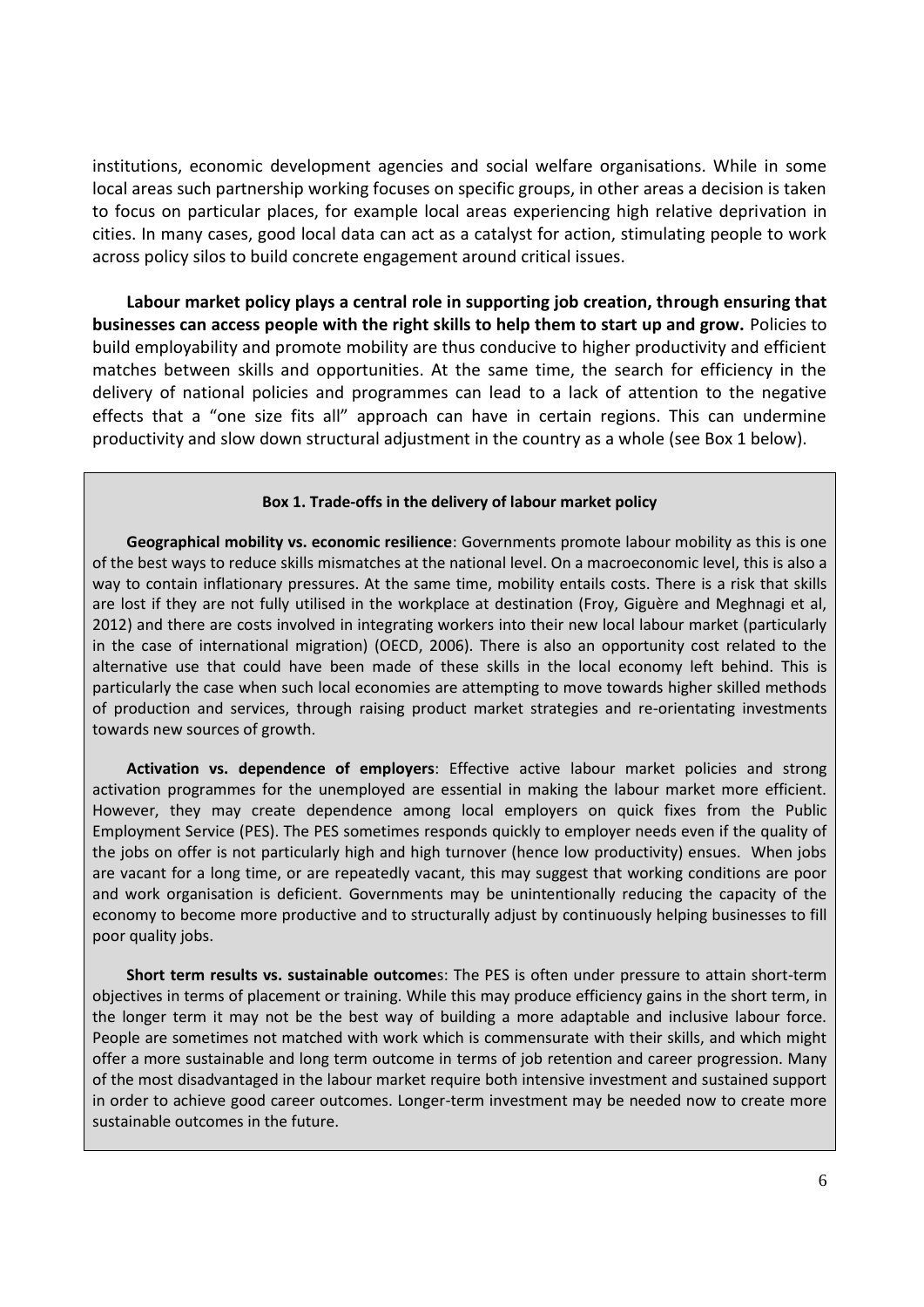**Partial answers in a silo approach vs. sustainable outcomes to multifaceted issues**: A well-focused 'vertical' approach to policy delivery is often the most efficient for delivering specific policy outcomes. However, it may not be the approach that yields the most effective outcomes in a broader whole-ofgovernment or cost-benefit analysis perspective. Labour market policy alone cannot tackle such issues as youth unemployment, the exclusion of ethnic minorities or the informal economy. Issues of transportation, child care, health care, discrimination, housing, training of employers, and lowering barriers to entrepreneurship also need to be considered. Education, labour market policy and economic development can sometimes produce conflicting results if they are not coordinated. While their separate management can be justified for efficiency reasons, in various circumstances it is becoming less and less relevant, especially in the context of the knowledge-based economy, where people and skills are central to economic growth.

 The need to balance a 'one-size fits all' approach to policy with more strategic joined-up approaches at the level of local labour markets becomes particularly clear when looking at the issue of skills. The OECD Skills Strategy and the recent OECD Adult Skills Survey have highlighted the growing importance of skills to economic success (OECD, 2012; OECD, 2013i). However, skills are not always effectively used by employers, and this can be particularly the case within certain sectors and regions. OECD research has highlighted **considerable variation in the supply and demand for skills at the local level** (Froy, Giguère and Meghnagi, 2012). Some local economies are characterised by low-skilled, low-quality and poorly productive jobs. Such regions can fall into a 'low-skills equilibrium', where it does not pay for people to invest in skills when they are not valued by local employers.

The OECD has been mapping local areas in G20 countries, highlighting regions that fall into a low-skills equilibrium, a high-skills equilibrium, skills surplus and a skills gap (see Figure 2 which shows local labour markets in the United Kingdom. **In low-skills equilibrium regions, labour shortages often occur when vacancies remain unfilled either due to a sheer lack of local people to fill them, or because people are not attracted by the pay, job contract provisions or working conditions of the positions.** Arguably, by helping employers to fill such vacancies, the public sector is subsidising business activity in a way that leads to poor efficiency in the use of public resources (particularly as such placement often leads to poor job retention and labour market "churning") while also contributing to low productivity.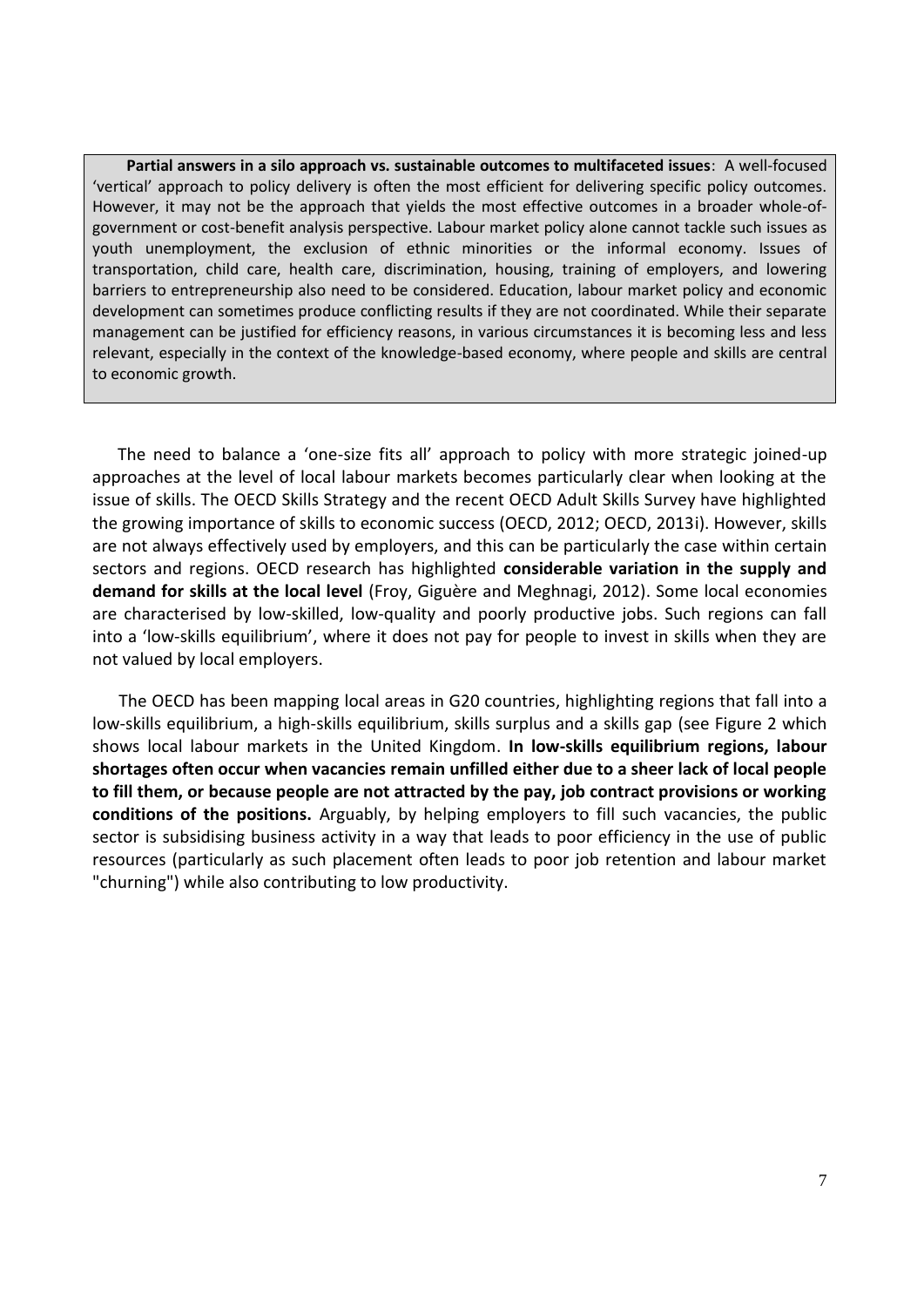

**Figure 2. Skills supply and demand in the UK's local labour markets, 2010**

**A more integrated approach to skills can help local economies make structural adjustments and achieve national employment and productivity objectives.** In some cases, this will mean actively working with firms and providing management training to help raise product market strategies and increase the skills intensity of local production processes. Local vocational education and training (VET) institutions in Canada, Italy, and the UK for example, are actively engaged in stimulating productivity and increasing the utilisation of skills in local SMEs through joint R&D and innovation projects.

**In emerging economies, such approaches can play an important role in helping regions to avoid the 'middle-income trap'. They can also provide help in tackling informal employment.**  Sectors requiring higher skills have a higher proportion of formal employment, as opposed to those with a larger proportion of semi-skilled or unskilled labour (Srinivasan, 2013). Partnerships are needed between the public, private and union sectors to improve working conditions and support transitions to formality. The ILO highlights the role that trade unions can play in ensuring that local firms better harness skills and offer decent working conditions. This includes lowering the barriers to job creation for small and medium sized enterprises and entrepreneurs. The World Bank (2013) notes the importance of helping informal workers to gradually buy into greater coverage of social safety nets, increasing labour and business inspection, and ensuring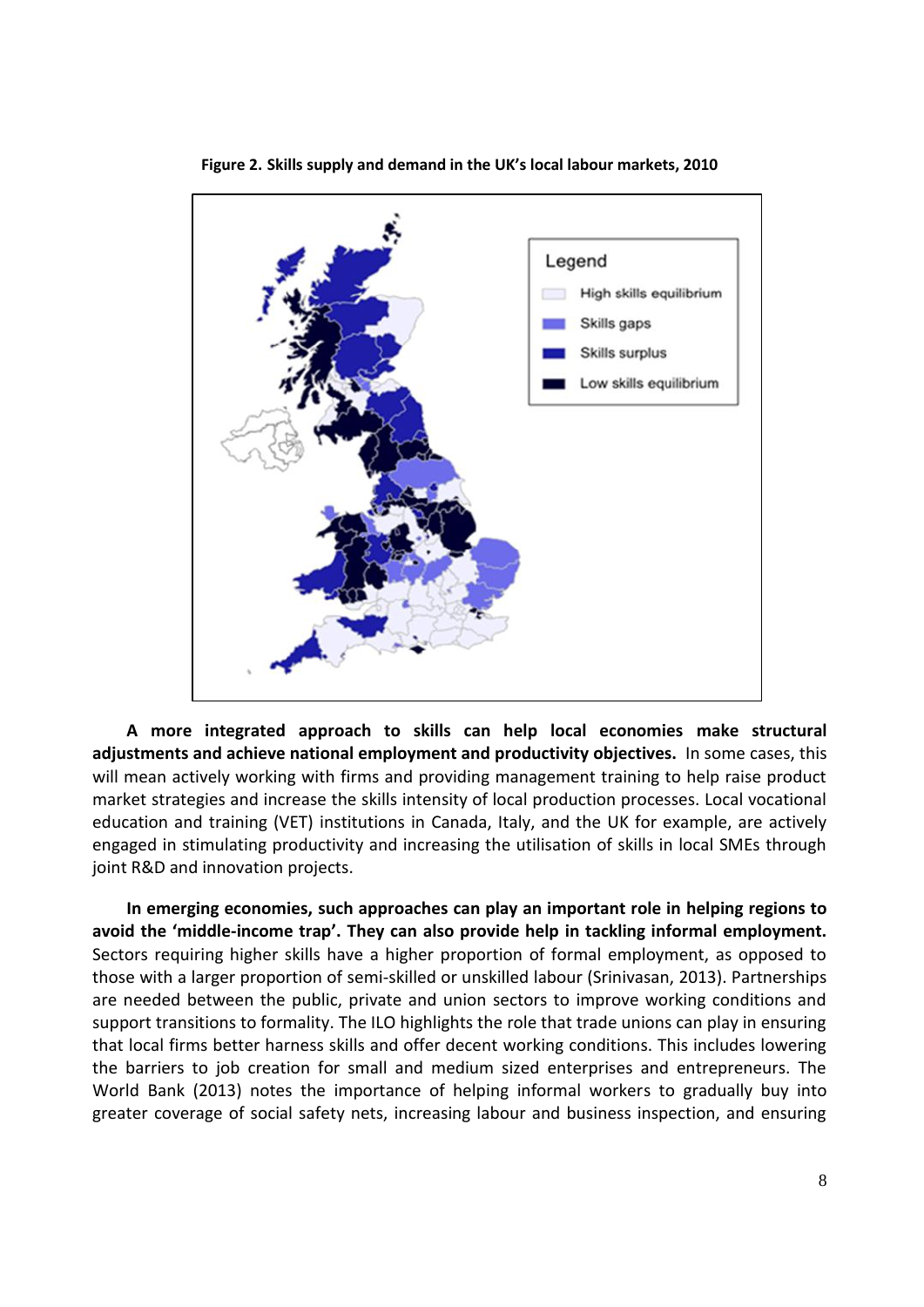that informal workers are targeted within mainstream activation and labour market integration policies.

**Taking an integrated approach to skills, productivity and economic growth requires strong coordination and social dialogue at the local level as well as active outreach by public employment and business support agencies.** In Turkey, provincial directorates of the Social Security Institution operating at the local level have close contact with employers, employees, and other social partners. This leads to more accurate analysis of regional experiences in combatting informality, and to a better understanding of what firms, and particularly SMEs, face in their attempts to increase their productivity.

**Labour mobility in G20 countries will bring both benefits and challenges** in this context. While mobility is an effective mechanism for overcoming mismatches between skills supply and demand and reducing unemployment at the national level, the migration of skilled people out of certain regions can negatively impact the overall competitiveness of a region and exacerbate challenges in attracting new investments and opportunities. At the same time, many urban areas are developing local strategies for the integration of new rural migrants as a way of increasing their labour supply. In Shanghai, for example, this has become an increasing priority over time in the city's skill strategy (OECD, 2009a). In general, as international mobility recovers after the crisis, G20 countries will need to become better at integrating newcomers and offering support for them to adapt their skills, through foreign credential recognition programmes as well as language courses (OECD, 2006, 2009a).

#### <span id="page-8-0"></span>*Effectively targeting investment and supporting new sources of growth*

**As the recovery progresses, public and private investment can lever more jobs at the local level** through promoting labour intensive activities (such as infrastructure investment) and actions that increase the returns to labour (for example investment in technology). A more proactive approach to public procurement can be a critical tool to improve job quality and skills utilisation, such as by awarding contracts to tenderers who offer quality jobs (e.g. for vulnerable groups). Using public procurement to stimulate local job quality requires acknowledgement that value for money is not about the lowest cost but also includes social, economic and environmental benefits which may yield returns over a longer period.

**OECD reviews on local growth and investment strategies demonstrate that local leaders can have a significant role in steering this process effectively** (OECD, 2013d). They can also help guide the private sector towards new areas of global economic growth, such as the green economy. In localities such as Betim and Porto Alegre in Brazil, participatory approaches with local stakeholders have been central to the local development of the renewable energy sector. However while greening brings opportunities for new job growth, particularly in rural regions, it also brings the threat of lay-offs, and targeted skills development may be needed to help people transition to new industries and sectors (Martinez-Fernandez et al, 2013b).

**The social economy (also called the third sector or not-for-profit sector and including foundations, associations, mutuals and social enterprises) can also make an important**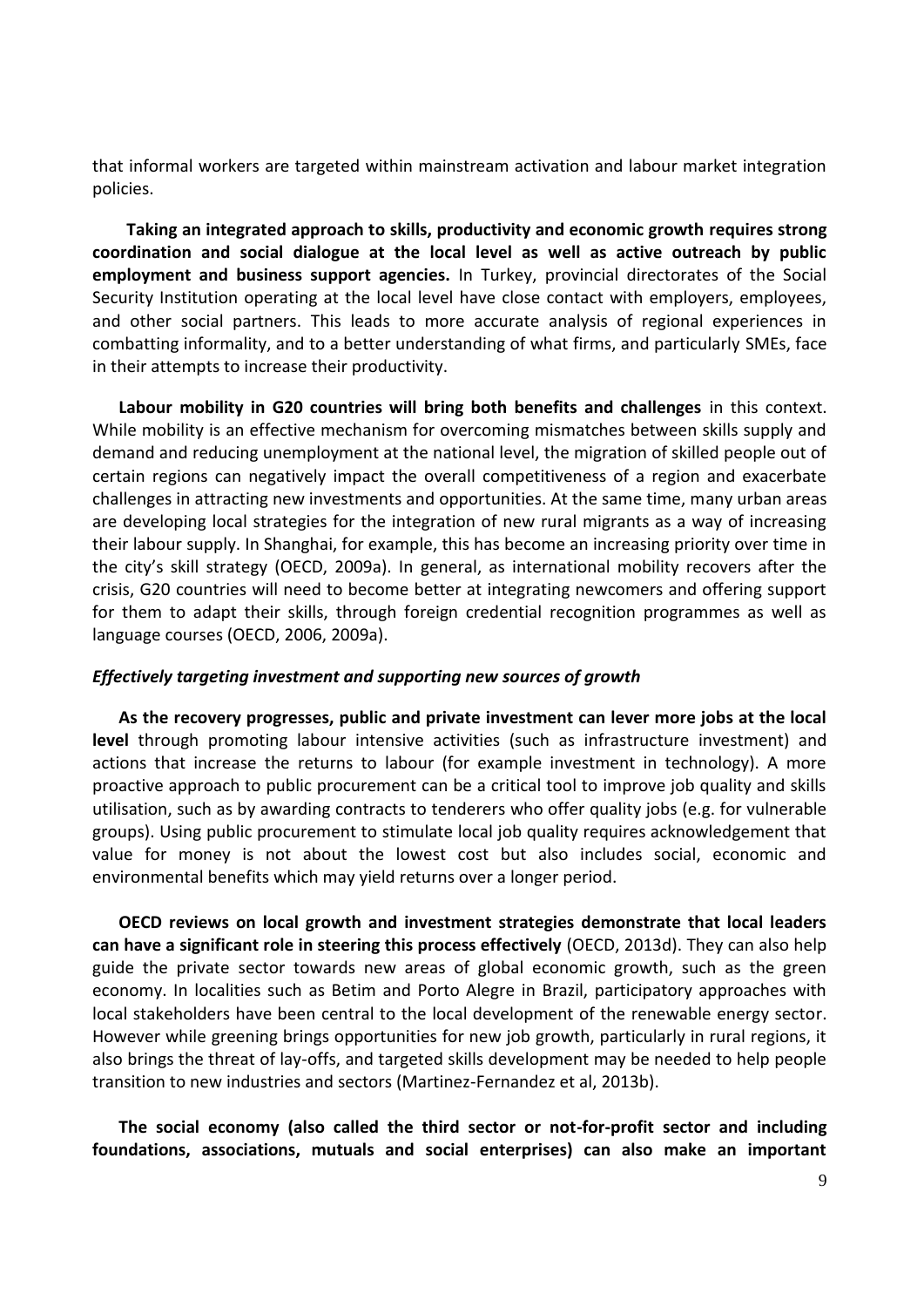**contribution to job creation** activities by targeting public investments to tackle social exclusion and supporting people into employment (Noya and Clarence, 2007; Noya, 2009). Social enterprises can be used more effectively by engaging them to deliver employment programmes. They can support local people in starting new businesses while also engaging with employers to demonstrate the public and private benefits of employing people from outside the existing employed workforce.

#### <span id="page-9-0"></span>*Principles for effective action at the national and local levels*

**Policy support for local job creation will require robust cross-sector coordination at the local level.** Local and regional contexts are the settings where "coalitions of purpose" can be effectively built across the public, private and not-for-profit sectors, with local actors often building long-term relationships with each other based on proximity and exchange. Partnerships at the local and national level can often help to formalise this process (OECD, 2010). In the United States, for example, Local Workforce Investment Boards (WIBs) have played an important role in embedding employment and skills policies within broader economic development strategies since 1998 – each board is business-led, with representatives from the employment, economic development and training sectors. In Korea, new 'four party' Local Associations of Labour, Management, Government and Community were established in 2010 to steer job creation policies. In India, a National Skill Development Coordination Board has been set up to develop solutions to regional imbalances in the skills infrastructure.

However, **such joined-up approaches require adaptable policy management frameworks to be effective**. This means providing local agencies, including local public employment agencies, with more discretion in how interventions are designed, budgets are managed, performance targets are set and activities are outsourced (Giguère, 2008). It is important that such adaptability is awarded alongside continued mechanisms for retaining accountability, and the achievement of national policy goals. Management flexibility can be awarded incrementally (Froy et al, 2011). In the United Kingdom, larger cities have been awarded 'City deals', where increased flexibility in the implementation of skills policy has allowed Manchester, for example, to set up an Apprenticeships and Skills Hub which has created 2 755 apprenticeships in SMEs. In Korea, the Local Associations and local authorities that perform well in creating jobs qualify for extra funding through a local job creation support programme, which supports 276 projects in Korea with total funding of KRW 30.9 billion. Projects include training programmes tailored to local industries. In Turkey, Provincial Employment and Vocational Training Boards, in which NGO's, public authorities, academicians and other related stakeholders participate, are effective in determining labour market needs and implementing active labour market policies at local level.

**Local institutional capacity needs to be developed in G20 countries, with the resources currently available to public employment services**, for example, being often too low to support active engagement in local partnerships. At the same time, the evidence-base for local employment and skills policies needs to be strengthened, with national statistical offices providing more disaggregated data.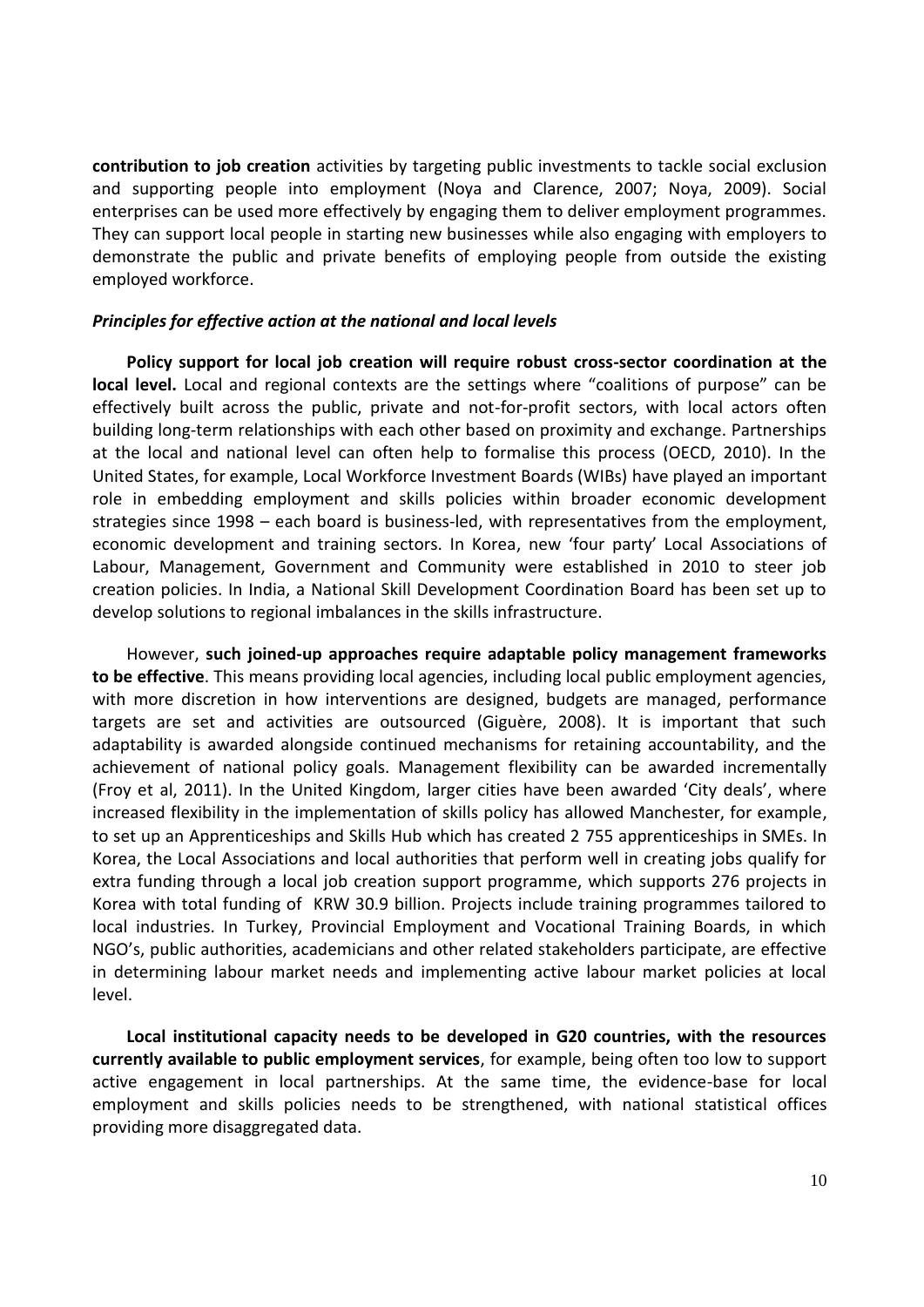Bearing in mind these governance aspects, and building on the expertise of the OECD LEED Programme, the ILO, the World Bank and WAPES, a set of policy principles to help national governments better support place-based approaches to job creation can be formulated as follows (see Box 2).

# **Box 2. Policy principles to guide action at the national and local levels**

- **1.** *Make national employment and training policy frameworks more adaptable to local labour market conditions.* It should be possible for the local public employment services and training organisations to influence the strategic orientations in the implementation of programmes, while they remain fully accountable and efficient.
- **2.** *Support partnership approaches within local economies (and in some cases around specific sectors or value chains) leading to better integrated policies and more effective and efficient strategies.* Labour market institutions should collaborate regularly with business, trade unions, civil society, higher education institutions, economic development agencies and local authorities to set strategic priorities, pursue synergies between policies and programmes, and resolve concrete challenges and problems.
- **3.** *Give priority to creating an adaptable labour force that is able to innovate, progress, and transfer between sectors, hence building local resilience.* While it is important for local institutions to develop skills that are in demand within local economies, individuals need a broad set of generic skills to be adaptable to changing labour markets.
- **4.** *Support labour market transitions throughout the life-cycle by building comprehensive local career information and well-articulated training to employment pathways.* This requires joint work between careers services, local firms and employers and education institutions to map local job opportunities and associated competencies required.
- **5.** *Stimulate productivity and innovation by working with employers and trade unions to better utilise the skills of the existing workforce.* In many cases this will involve management training and advice on effective work organisation, while in some regions it will require concerted attempts to raise product market strategies to produce higher quality employment.
- **6.** *Develop placed-based initiatives to support inclusive growth by reducing the barriers that can exclude people from the labour force over generations, including youth, women, older workers, people with disabilities and immigrants.* In developed countries much of this work will be about improving labour market access and attachment and boosting entrepreneurship. In emerging economies, this will require work to tackle the informal economy.
- **7.** *Ensure that appropriate social protections are available at the local level especially among the highly disadvantaged.* Local institutions are well placed to match the supply and demand of social protection services and ensure their accessibility to the populations concerned*.*
- **8.** *Invest in social infrastructure and institutions to strengthen networks within and between local economies, including those which are performing more highly.* It is important that the environment in which these networks operate supports their role and added-value work to foster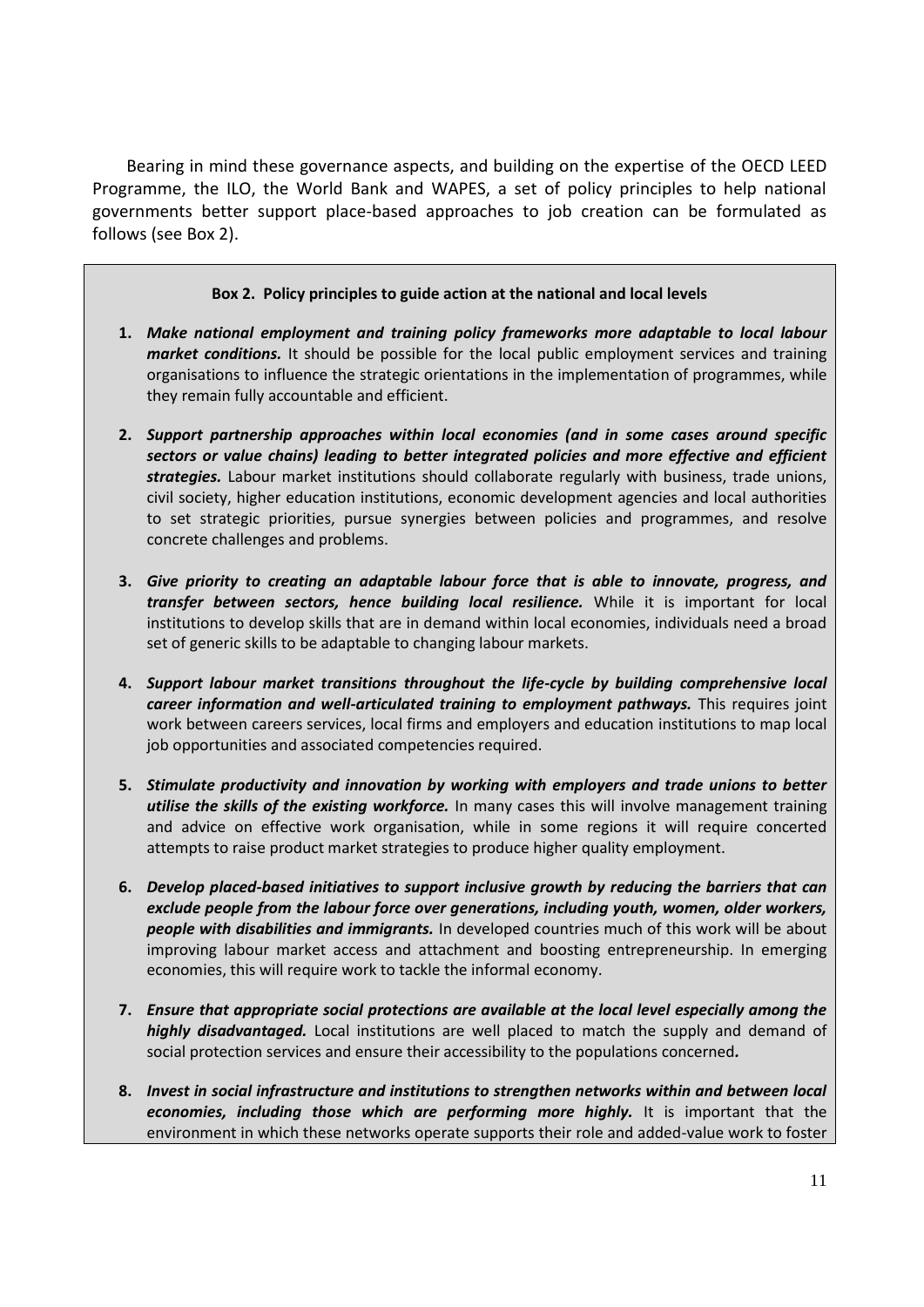inclusive economic growth.

- **9.** *Support the development of the social enterprise sector and innovative approaches, such as social impact investments.* Outreach, support, training and work integration activities are features of many social enterprises and their traditionally strong local links enable them to work with individuals who may have become disconnected from mainstream actors.
- **10.** *Support evidence-based policies by developing comprehensive labour market information systems, which disaggregate data on jobs and skills to the level of local labour markets.* A welldeveloped system of labour market information at the national and local level will support the continuous improvement of labour market policies and programmes, making them more appropriate and pertinent, while also serving as a catalyst for joint working across sectors and institutions.

# <span id="page-11-0"></span>**References**

- Dávalos, E., I. Santos, E. R. Tiongson, C. Grun, N. de Andrade Falcão, G. Saiovici, and C. A. Cancho (2014). Back to Work: Growing with Jobs in Europe and Central Asia. Washington, DC: World Bank Group.
- Froy, F. and S. Giguère (2010), "Putting in Place Jobs that Last: A Guide to Rebuilding Quality Employment at Local Level", *OECD Local Economic and Employment Development (LEED) Working Papers*, No. 2010/13, OECD Publishing. doi: [10.1787/5km7jf7qtk9p-en](http://dx.doi.org/10.1787/5km7jf7qtk9p-en)
- Froy, F. and S. Giguère (2010), *Breaking Out of Policy Silos: Doing More with Less*, Local Economic and Employment Development (LEED), OECD Publishing. doi: [10.1787/9789264094987-en](http://dx.doi.org/10.1787/9789264094987-en)
- Froy, F., S. Giguère and A. Hofer (eds.) (2009),*Designing Local Skills Strategies*, Local Economic and Employment Development (LEED), OECD Publishing. doi: [10.1787/9789264066649-en](http://dx.doi.org/10.1787/9789264066649-en)
- Froy, F., S. Giguère and M. Meghnagi (2012), "Skills for Competitiveness: A Synthesis Report",*OECD Local Economic and Employment Development (LEED) Working Papers*, No. 2012/09, OECD Publishing. doi: [10.1787/5k98xwskmvr6-en](http://dx.doi.org/10.1787/5k98xwskmvr6-en)
- Froy, F., S. Giguère, L. Pyne and D. Wood (2011), "Building Flexibility and Accountability Into Local Employment Services: Synthesis of OECD Studies in Belgium, Canada, Denmark and the Netherlands", *OECD Local Economic and Employment Development (LEED) Working Papers*, No. 2011/10, OECD Publishing. doi: [10.1787/5kg3mkv3tr21-en](http://dx.doi.org/10.1787/5kg3mkv3tr21-en)
- Giguère, S. and F. Froy (eds.) (2009), Flexible Policy for More and Better Jobs, Local Economic and Employment Development (LEED), OECD Publishing. doi: [10.1787/9789264059528-en](http://dx.doi.org/10.1787/9789264059528-en)
- Giguère, S. (ed.) (2008),More Than Just Jobs: Workforce Development in a Skills-Based Economy, Local Economic and Employment Development (LEED), OECD Publishing. doi: [10.1787/9789264043282-en](http://dx.doi.org/10.1787/9789264043282-en)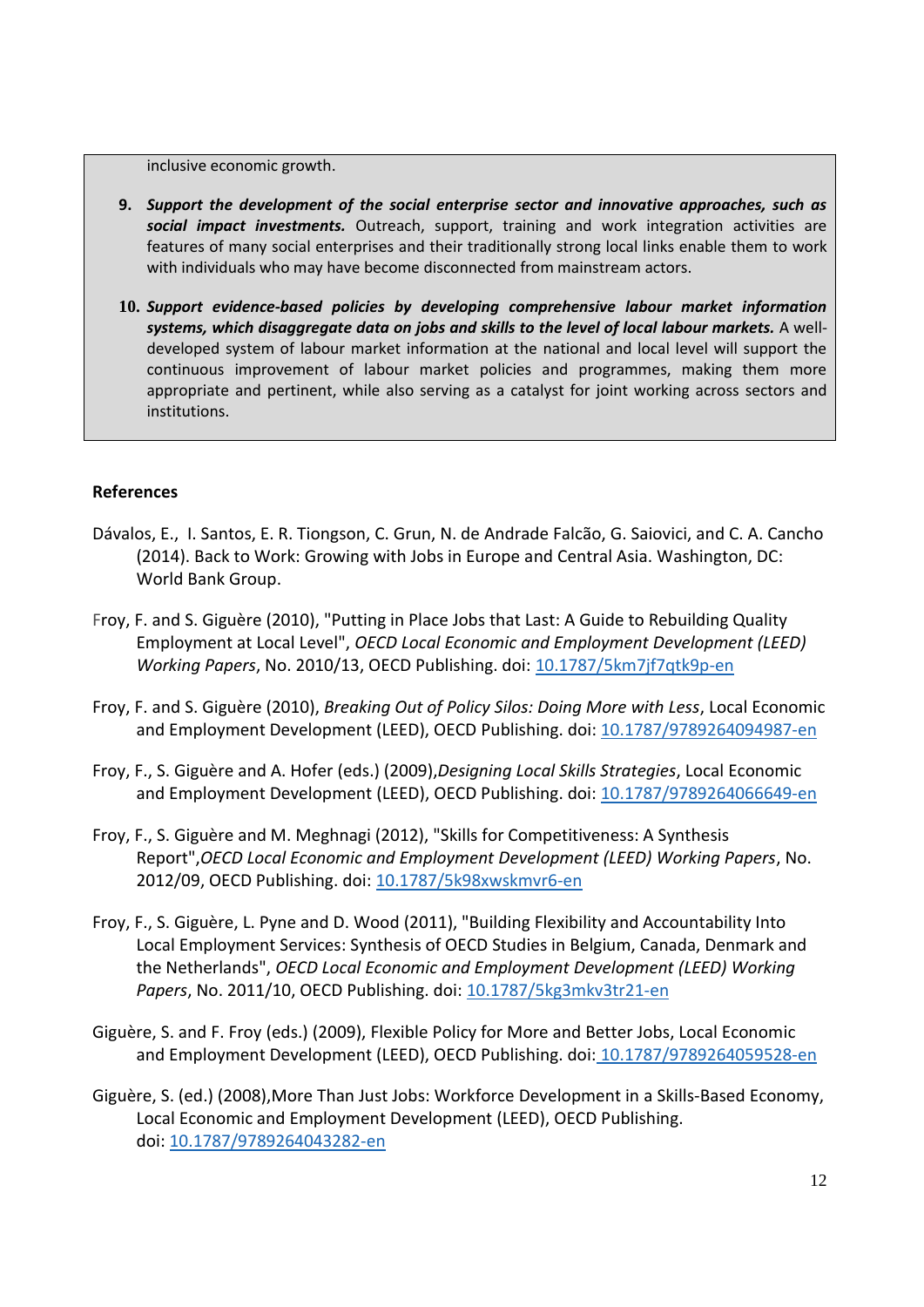- G20 Task Force on Employment, *Key Elements of Quality Apprenticeship*, 27 September 2012 (www.skillsforemployment.org)
- Hamilton, V. (2012), "Career Pathway and Cluster Skill Development: Promising Models from the United States", *OECD Local Economic and Employment Development (LEED) Working Papers*, No. 2012/14, OECD Publishing. doi: [10.1787/5k94g1s6f7td-en](http://dx.doi.org/10.1787/5k94g1s6f7td-en)
- Herr, M, and T. Muzira (2009), 'Value chain development for decent work: a guide for development practitioners, government and private sector initiatives', ILO Geneva
- International Labour Organisation (2008), *Skills for improved productivity, employment growth*  and development, Report V, International Labour Conference, 97<sup>th</sup> Session, Geneva.
- ILO (2010), *A skilled workforce for strong, sustained, and balanced growth: A G20 Training Strategy,* [www.skillsforemployment.org](http://www.skillsforemployment.org/)
- ILO (2007), *An operational guide to Local Value Chain Development,* Enter-growth, Colombo*.*
- ILO (2012), *Skills for Trade and Economic Diversification,* [www.skillsforemployment.org](http://www.skillsforemployment.org/)
- ILO (2012), *Overview of apprenticeship systems and issues,* commissioned by the ILO for the G20 Employment Task Force on Employment, [www.skillsforemployment.org](http://www.skillsforemployment.org/)
- OECD (2013a), *Economic Outlook*, Vol. 2013/2, OECD Publishing. doi: 10.1787/eco\_outlookv2013-2-en
- OECD (2013b), *Employment Outlook 2013*, OECD Publishing. doi: 10.1787/empl\_outlook-2013-en
- OECD (2013c), 'Key findings of the work of the OECD LEED Programme on high-growth firms interim report', LEED Directing Committee, OECD, Paris
- OECD (2013d), *Delivering local development: new growth and investment strategies*, OECD, Paris, available at http://www.oecd.org/cfe/leed/NGIS\_final2.pdf
- OECD (2013e), *OECD Regions at a Glance 2013*, OECD Publishing.doi: [10.1787/reg\\_glance-2013](http://dx.doi.org/10.1787/reg_glance-2013-en) [en](http://dx.doi.org/10.1787/reg_glance-2013-en)
- OECD (2013f), *Supporting Investment in Knowledge Capital, Growth and Innovation*, OECD Publishing. doi: [10.1787/9789264193307-en](http://dx.doi.org/10.1787/9789264193307-en)
- OECD/The European Commission (2013g), *The Missing Entrepreneurs: Policies for Inclusive Entrepreneurship in Europe*, OECD Publishing. doi: [10.1787/9789264188167-en](http://dx.doi.org/10.1787/9789264188167-en)
- OECD (2013h),*Skills Development and Training in SMEs*, OECD Skills Studies, OECD Publishing. doi: [10.1787/9789264169425-en](http://dx.doi.org/10.1787/9789264169425-en)